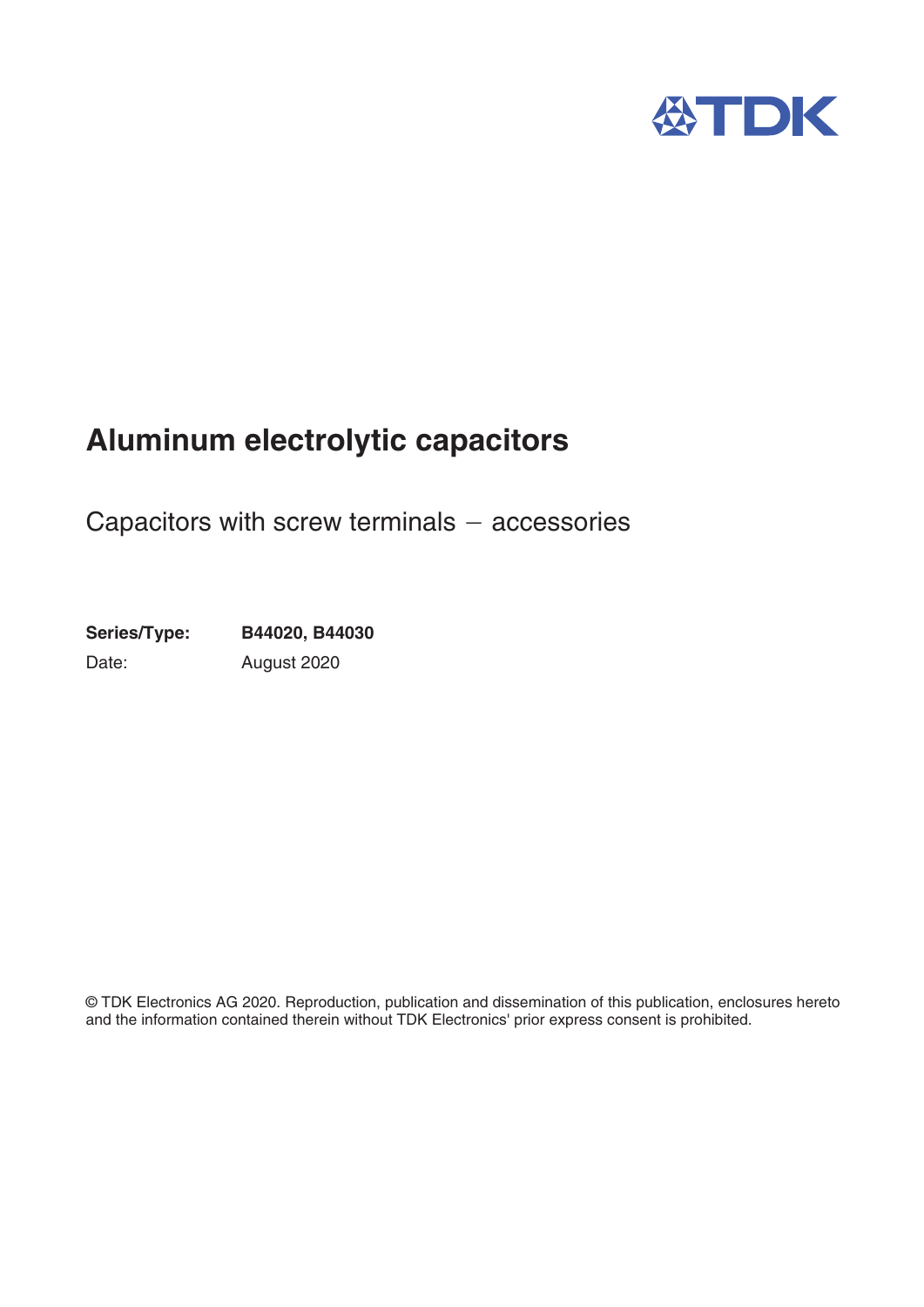

#### **Capacitors with screw terminals Capacitors With Screw terminals Capacitors B44020, B44030**

#### **Capacitors with screw terminals accessories**

#### **Capacitors with screw terminals accessories**

#### **Basic accessories**

One packing unit contains accessories for 16 capacitors.

| <b>For terminals</b> |     |                    | Screw                                              | Washer for screw                          |                 |
|----------------------|-----|--------------------|----------------------------------------------------|-------------------------------------------|-----------------|
|                      |     |                    | $d_1$                                              | $d_2$                                     |                 |
|                      |     |                    |                                                    | KAL1712-L-E                               |                 |
| Thread $d2$<br>d1    | mm  | Toothed<br>washers | <b>Screws</b>                                      | Maximum<br>torque                         | Ordering code   |
| M <sub>5</sub>       | 5.3 | A 5.1 DIN 6797     | DIN 7985/<br>ISO 7045-M5 x 10-5.6-Z<br>$l = 10$ mm | 2.5 Nm<br>thread depth<br>$t \geq 8$ mm   | B44020J0500B000 |
| M <sub>6</sub>       | 6.4 | A 6.4 DIN 6797     | DIN 7985/<br>ISO 7045-M6 x 12-5.6-Z<br>$l = 12$ mm | 4.0 Nm<br>thread depth<br>$t \geq 9.5$ mm | B44020J0600B000 |

| For threaded stud |                |                 | Nut |     |                       | Washer for nut      |                 |  |
|-------------------|----------------|-----------------|-----|-----|-----------------------|---------------------|-----------------|--|
|                   |                |                 |     | M12 |                       | 12.5<br>KAL1713-U-E |                 |  |
| Thread For        |                | <b>Toothed</b>  |     |     | <b>Nuts</b>           | Maximum             | Ordering code   |  |
|                   | terminal       | washers         |     |     |                       | torque              |                 |  |
| M12               | M <sub>5</sub> | J 12.5 DIN 6797 |     |     | Hex nut BM 12 DIN 439 | <b>10 Nm</b>        | B44020J0500B012 |  |

| Please read Cautions and warnings and        |
|----------------------------------------------|
|                                              |
| Important notes at the end of this document. |
|                                              |

M12 | M6 | J 12.5 DIN 6797 | Hex nut BM 12 DIN 439 | 10 Nm | B44020J0600B012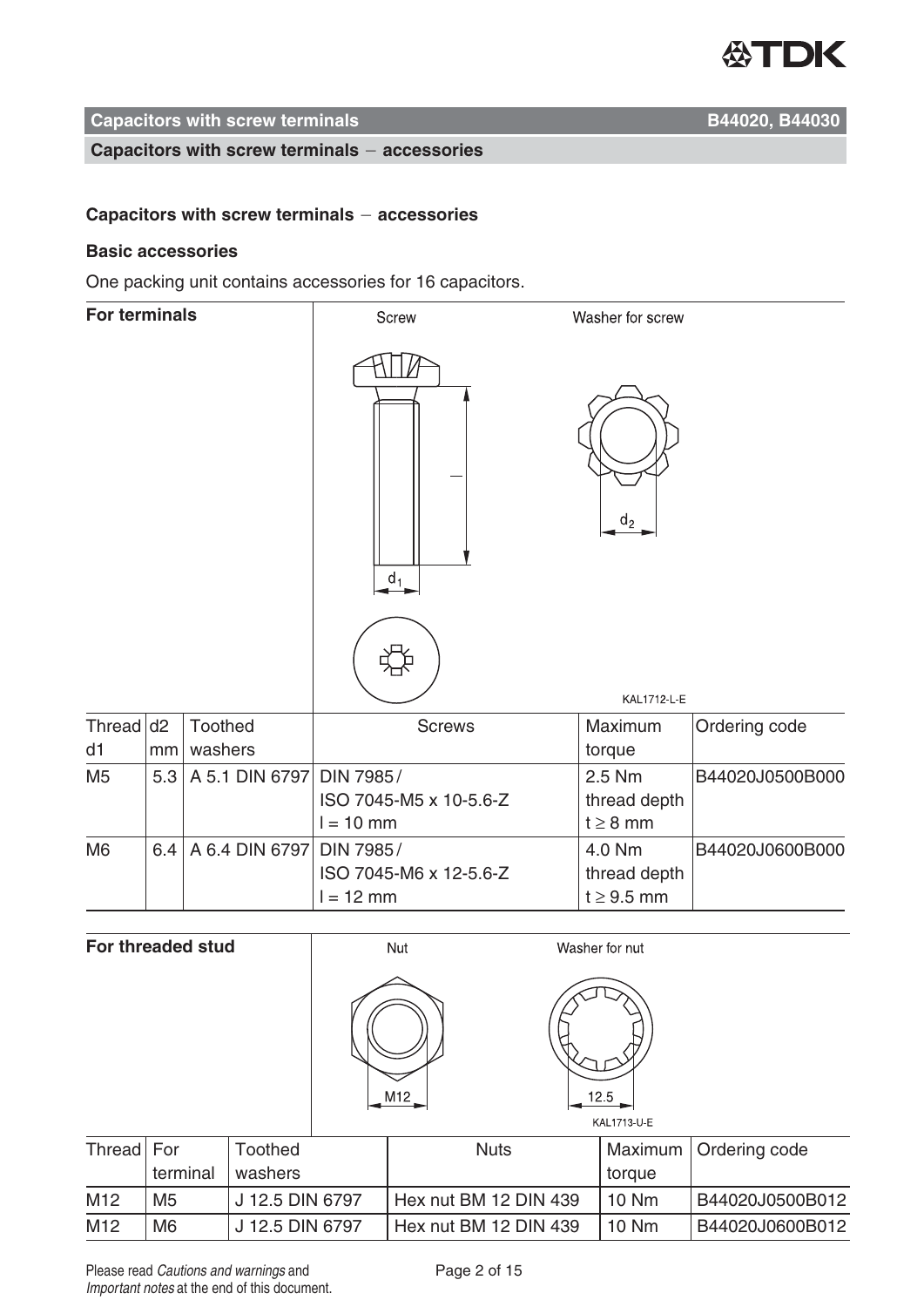

#### **Capacitors with screw terminals accessories**

## **Additional accessories for capacitors with mounting stud on capacitor base**

| Insulating washer made of hostalen |                 |                                                      |                                                                                        |                 |  |  |
|------------------------------------|-----------------|------------------------------------------------------|----------------------------------------------------------------------------------------|-----------------|--|--|
| Capacitor                          | <b>Thread</b>   | Dimensional drawing                                  |                                                                                        | Ordering code   |  |  |
| diameter                           | size            |                                                      | mm                                                                                     |                 |  |  |
| 51.6 mm                            | M <sub>12</sub> | $5 + 0.1$<br>$0.5 - 0.1$<br>$1+0$                    | $d_1 - 0.5 = 51$<br>$d_2 - 0.5 = 31$<br>$d_3 \pm 0.3 = 21.5$<br>$d_4 \pm 0.2 = 13$     | B44020B0006B051 |  |  |
| 64.2 mm                            | M12             | $d_1$<br>R <sub>0.5</sub><br>d <sub>2</sub><br>$d_4$ | $d_1 - 0.5 = 63.5$<br>$d_2 - 0.5 = 43.5$<br>$d_3 \pm 0.3 = 21.5$<br>$d_4 \pm 0.2 = 13$ | B44020B0006B064 |  |  |
| 76.9 mm                            | M <sub>12</sub> | R0.5<br>$d_3$                                        | $d_1 - 0.5 = 76$<br>$d_2 - 0.5 = 56$<br>$d_3 \pm 0.3 = 21.5$<br>$d_4 \pm 0.2 = 13$     | B44020B0006B076 |  |  |
| 90.0 mm                            | M <sub>12</sub> | <b>KAL1549-I</b>                                     | $d_1 - 0.5 = 89$<br>$d_2 - 0.5 = 69$<br>$d_3 \pm 0.3 = 21.5$<br>$d_4 \pm 0.2 = 13$     | B44020B0006B090 |  |  |

Only for capacitors with threaded stud and without insulated base

#### **Reinforced nylon cap nut**

| Capacitor<br><b>Thread</b><br>Dimensional drawing |                                          |                                                                                            | Ordering code   |  |
|---------------------------------------------------|------------------------------------------|--------------------------------------------------------------------------------------------|-----------------|--|
| diameter                                          | size                                     |                                                                                            |                 |  |
| $> 40$ mm                                         | $M12^{1}$<br>width across<br>flats 19 mm | ø30<br>$\sim$<br>17.5<br>$145 - 02$<br>4.5<br>M12<br>ø22±0.3<br>KAL0349-1                  | B44020J0006B012 |  |
|                                                   |                                          | $\overline{ }$<br>≌]<br>$145 - 0.2$<br>$\frac{5}{4}$<br>M12<br>ø30±0.3<br>ø38<br>KAL1830-Q | B44020J0007B012 |  |

1) Maximum torque M12: 7.0 Nm for mounting thread length ≥ 13 mm; 5.0 Nm for mounting thread length ≥ 10 mm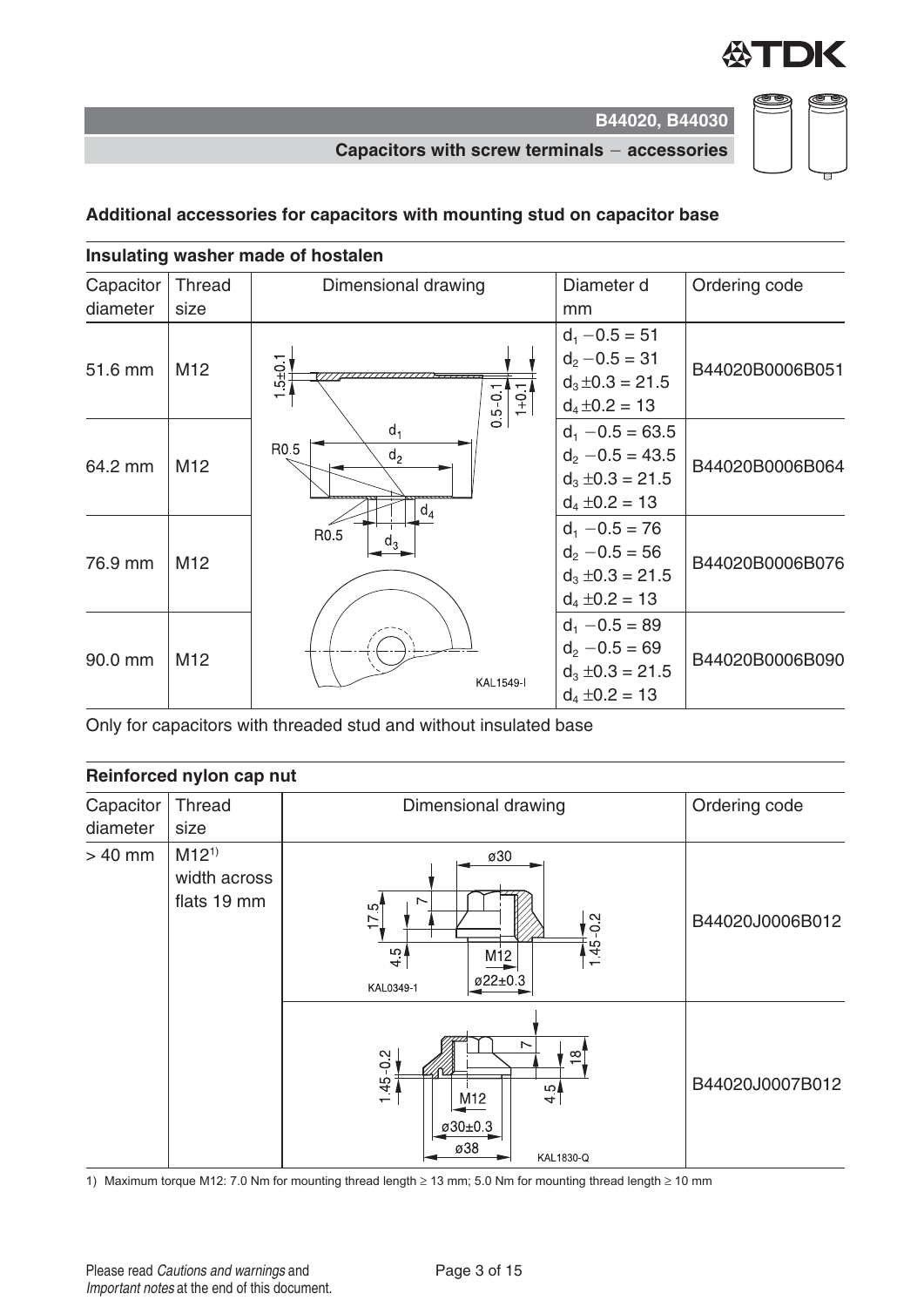



#### **Mounting instructions**

Insulated mounting with washer and cap nut (for capacitors with threaded stud and without insulated base):



Mounting stud has the same potential as the negative terminal. Attention must be paid on any relevant regulations (e.g. VDE, BSA or UL).

#### **Ring clip mounting**

Ring clips are primarily used for upright mounting of screw terminal and photoflash capacitors. The ring clips are corrosion protected and are RoHS-compatible.



It is recommended to insert an additional insulating strip between capacitor and ring clip to avoid any risk of damage due to edges from the clip. The strip is included in delivery. For ordering code, see the following table. Attention must be paid to any relevant regulations (e.g. VDE, BSA or UL).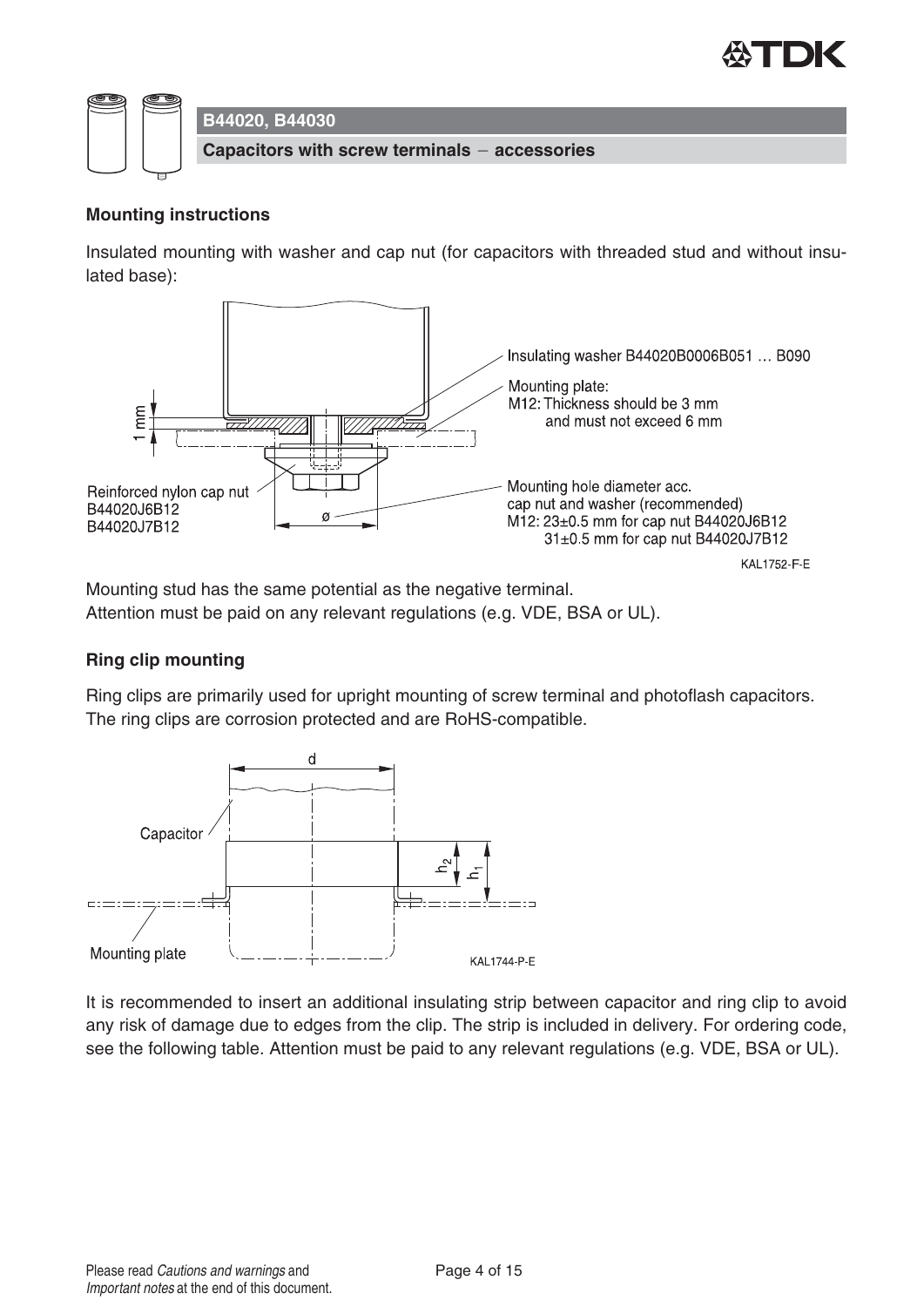

(I

CD

**B44020, B44030**

#### **Capacitors with screw terminals accessories**

| d    | $h_1$<br>mm | h <sub>2</sub> | Ring clip version                                                                                                                                                       | Ordering code<br>with insulating strip                  |
|------|-------------|----------------|-------------------------------------------------------------------------------------------------------------------------------------------------------------------------|---------------------------------------------------------|
| 51.6 | 22          | 15             | $120^\circ$<br>10.5<br>Æ<br>$\frac{32}{5}$<br>57<br>$\hat{\mathcal{S}}$<br>'ယ္ပ<br>ဟု<br>$.60^\circ$<br>$\frac{1}{2}$<br>$120^\circ$<br>KAL0345-3                       | B44030J0051B000<br>(insulating strip<br>length: 325 mm) |
| 64.3 | 29          | 19             | $120^\circ$<br>10.5<br>ᆍ<br>43<br><b>1997</b><br>₩<br>'ದ್ಧ<br>$\frac{1}{2}$ .09<br>$\infty$<br>చి<br>$120^\circ$<br>KAL0346-B                                           | B44030J0064B000<br>(insulating strip<br>length: 420 mm) |
| 76.9 | 29          | 19             | $120^\circ$<br>10.5<br>Ð<br>$\frac{445}{5}$<br>$50\,$<br>\$<br>$\hat{\mathcal{N}}$<br>'ယ္ပ<br>$\frac{1}{2}$<br>$-0.00$<br>$\bigotimes$<br>5<br>$120^\circ$<br>KAL0347-J | B44030J0075B000<br>(insulating strip<br>length: 495 mm) |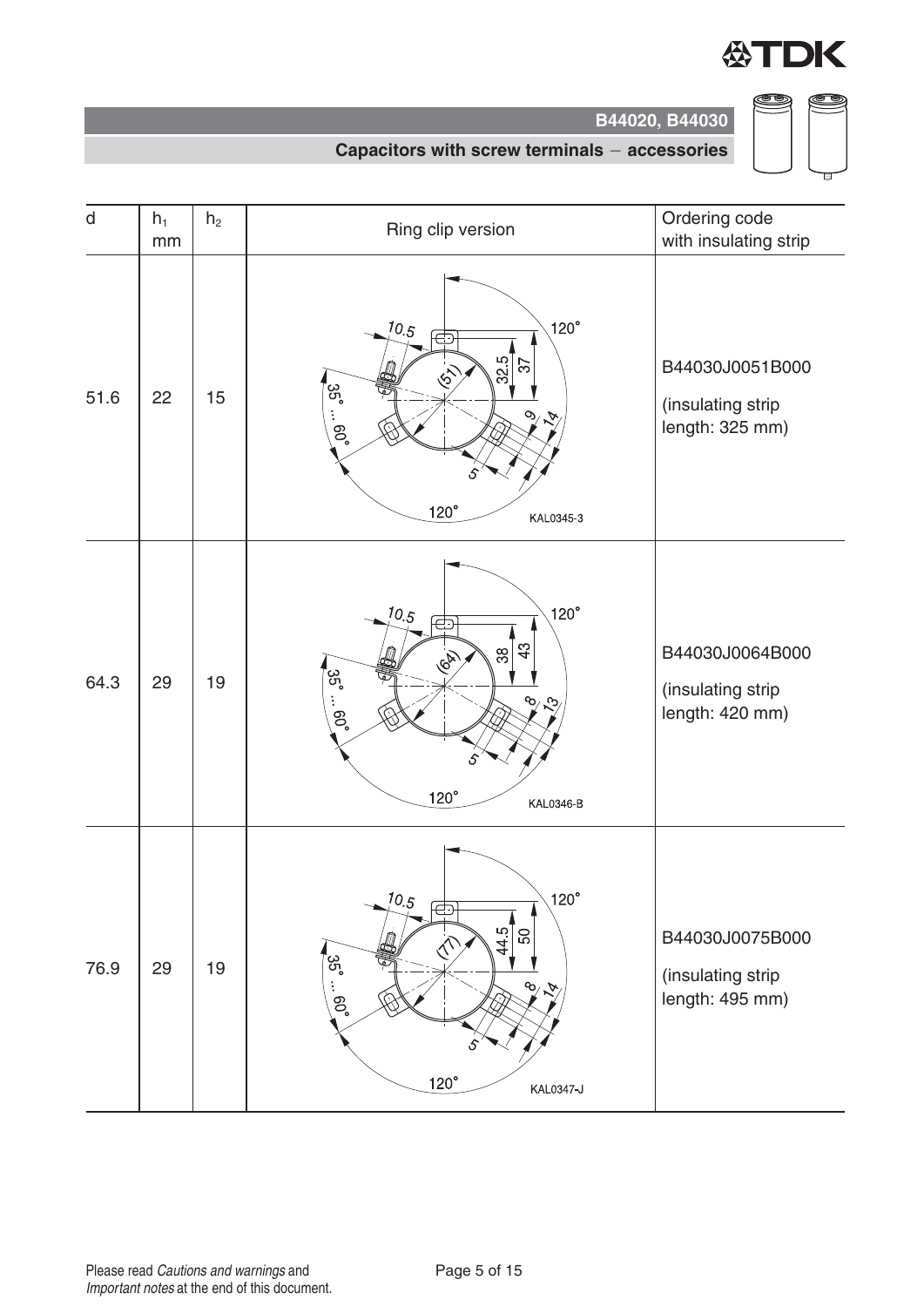



**Capacitors with screw terminals accessories**

| d    | $h_1$<br>mm | h <sub>2</sub> | Ring clip version                                                                                                                 | Ordering code<br>with insulating strip                  |
|------|-------------|----------------|-----------------------------------------------------------------------------------------------------------------------------------|---------------------------------------------------------|
| 90.0 | 29          | 19             | $\sqrt{35^\circ}$ 60 $\degree$<br>10.5<br>$120^{\circ}$<br>(89)<br>1Ψ<br>∕ა<br>50.8<br>56.5<br>$\frac{7}{4}$<br>120°<br>KAL1398-Y | B44030J0090B000<br>(insulating strip<br>length: 585 mm) |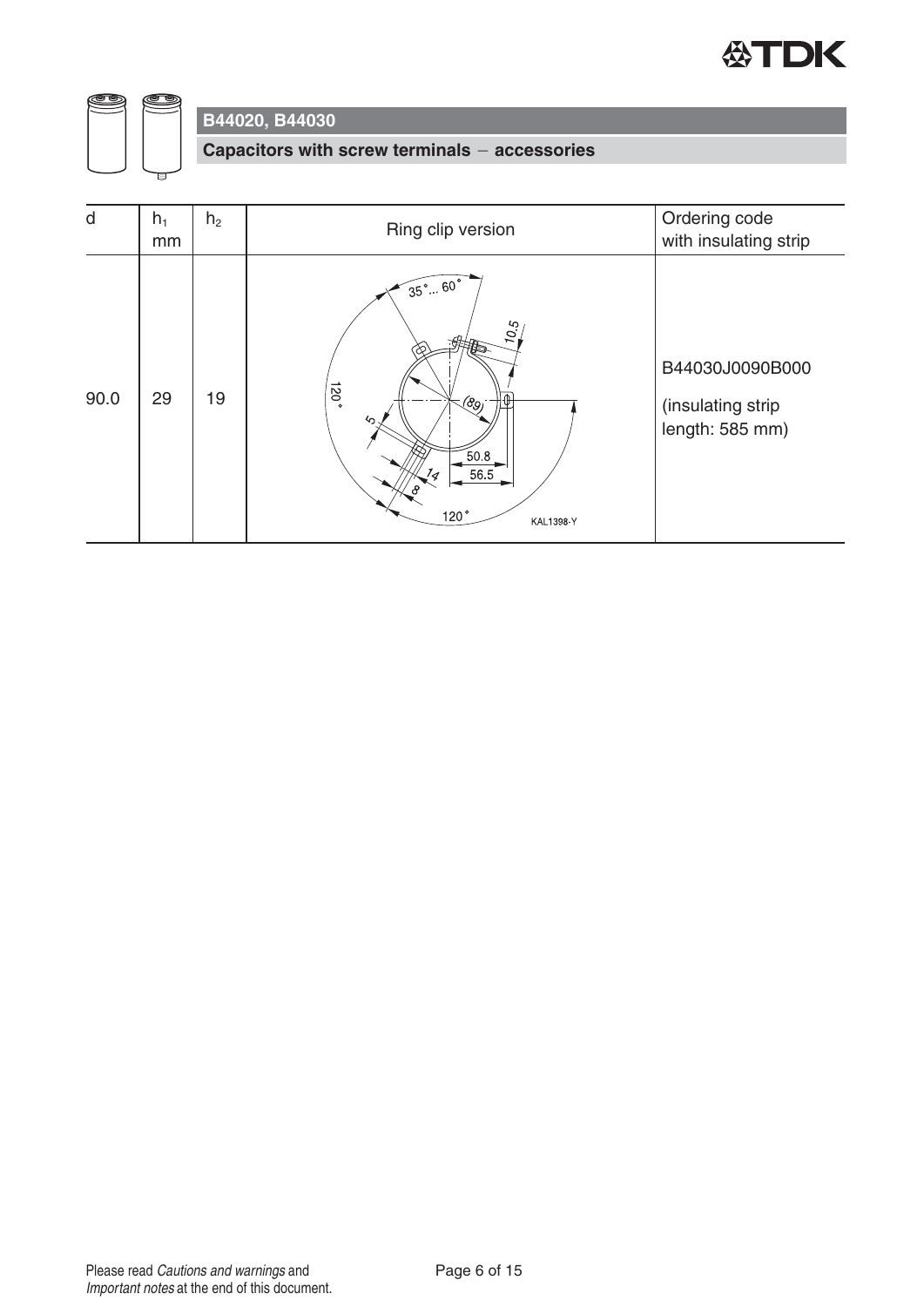ø6.05+0.1

 $\overline{2}$ 

KAL1745-X-E

**Capacitors with screw terminals accessories**

#### **Clamp mounting**

Screw terminal capacitors without threaded stud and with a diameter  $\geq 64.3$  mm can also be mounted with ring clamps. Clamp mounting offers the following advantages:

- Optimum heat transfer between capacitor base and board due to pressure contact
- High vibration resistance
- Electrically insulated material

#### **Dimensional drawing**



- <sup>1)</sup> Length of screw depends on application.
- $2)$  The screws have to be tightened uniformly and crosswise until the fixing part rests flatly on the board.
- 3) Tubular rivets included in delivery package.

General hints for mounting: If required, the four fixation parts can be cut out from the common carrier ring and mounted separately.

#### **Dimensions and ordering codes**

| Capacitor diameter d | $d_1 \pm 0.2$ | IJ    | Ordering code   |
|----------------------|---------------|-------|-----------------|
| mm                   | mm            | mm    |                 |
| 64.3                 | 87.0          | 104.0 | B44030A0165B000 |
| 76.9                 | 99.0          | 116.0 | B44030A0175B000 |
| 90.0                 | 112.0         | 130.0 | B44030A0190B000 |

Screws are not included in the delivery package.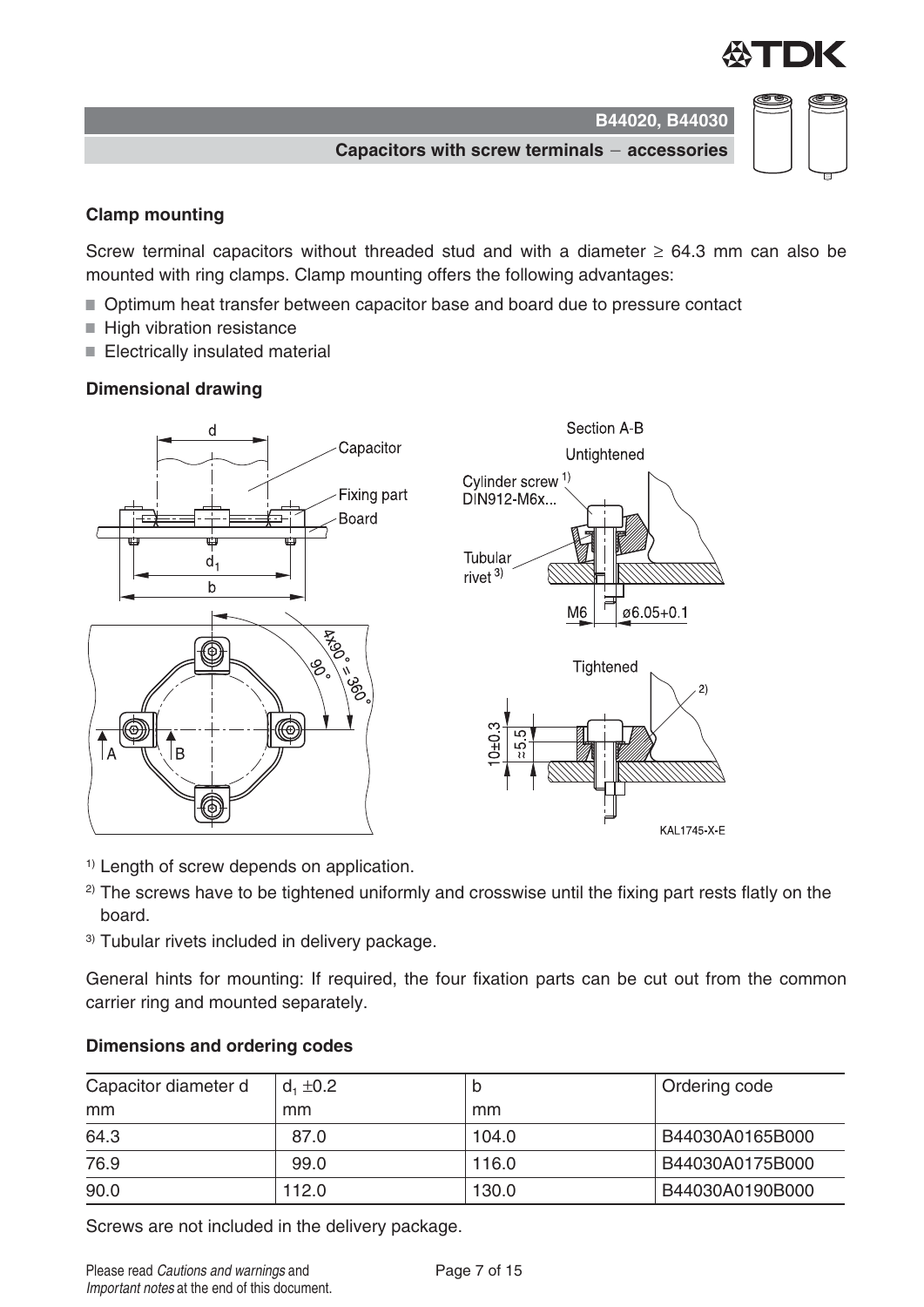



**Capacitors with screw terminals accessories**

#### **Mounting set (ring clamps)**

- $\blacksquare$  Protects the capacitor against tilt and the terminals from mechanical stress
- Fits for different capacitor length
- Electrically insulated clamping material

#### **Dimensional drawing**

## **Dimensions and ordering codes**

| Capacitor  | $\varnothing_{\min}$ | Ordering code   |
|------------|----------------------|-----------------|
| diameter d |                      |                 |
| 76.9 mm    | 84 mm                | B44030A0375B000 |
| 90.0 mm    | 96.5 mm              | B44030A0390B000 |

88







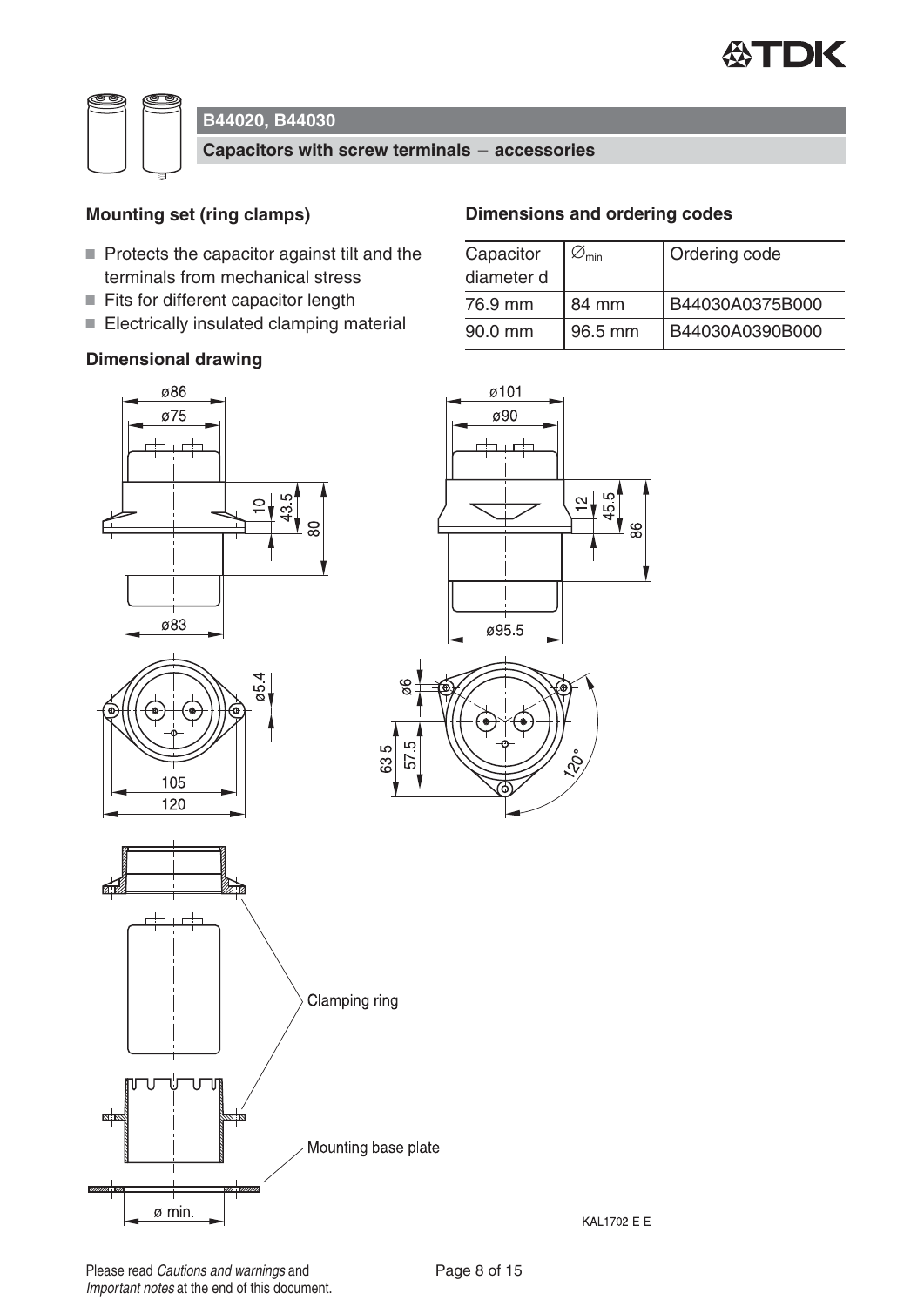

**Capacitors with screw terminals accessories**

#### **Cautions and warnings**

#### **Personal safety**

The electrolytes used have been optimized both with a view to the intended application and with regard to health and environmental compatibility. They do not contain any solvents that are detrimental to health, e.g. dimethyl formamide (DMF) or dimethyl acetamide (DMAC). Furthermore, some of the high-voltage electrolytes used are self-extinguishing.

As far as possible, we do not use any dangerous chemicals or compounds to produce operating electrolytes, although in exceptional cases, such materials must be used in order to achieve specific physical and electrical properties because no alternative materials are currently known. We do, however, restrict the amount of dangerous materials used in our products to an absolute minimum.

Materials and chemicals used in our aluminum electrolytic capacitors are continuously adapted in compliance with the TDK Electronics Corporate Environmental Policy and the latest EU regulations and guidelines such as RoHS, REACH/SVHC, GADSL, and ELV.

MDS (Material Data Sheets) are available on our website for all types listed in the data book. MDS for customer specific capacitors are available upon request. MSDS (Material Safety Data Sheets) are available for our electrolytes upon request.

Nevertheless, the following rules should be observed when handling aluminum electrolytic capacitors: No electrolyte should come into contact with eyes or skin. If electrolyte does come into contact with the skin, wash the affected areas immediately with running water. If the eyes are affected, rinse them for 10 minutes with plenty of water. If symptoms persist, seek medical treatment. Avoid inhaling electrolyte vapor or mists. Workplaces and other affected areas should be well ventilated. Clothing that has been contaminated by electrolyte must be changed and rinsed in water.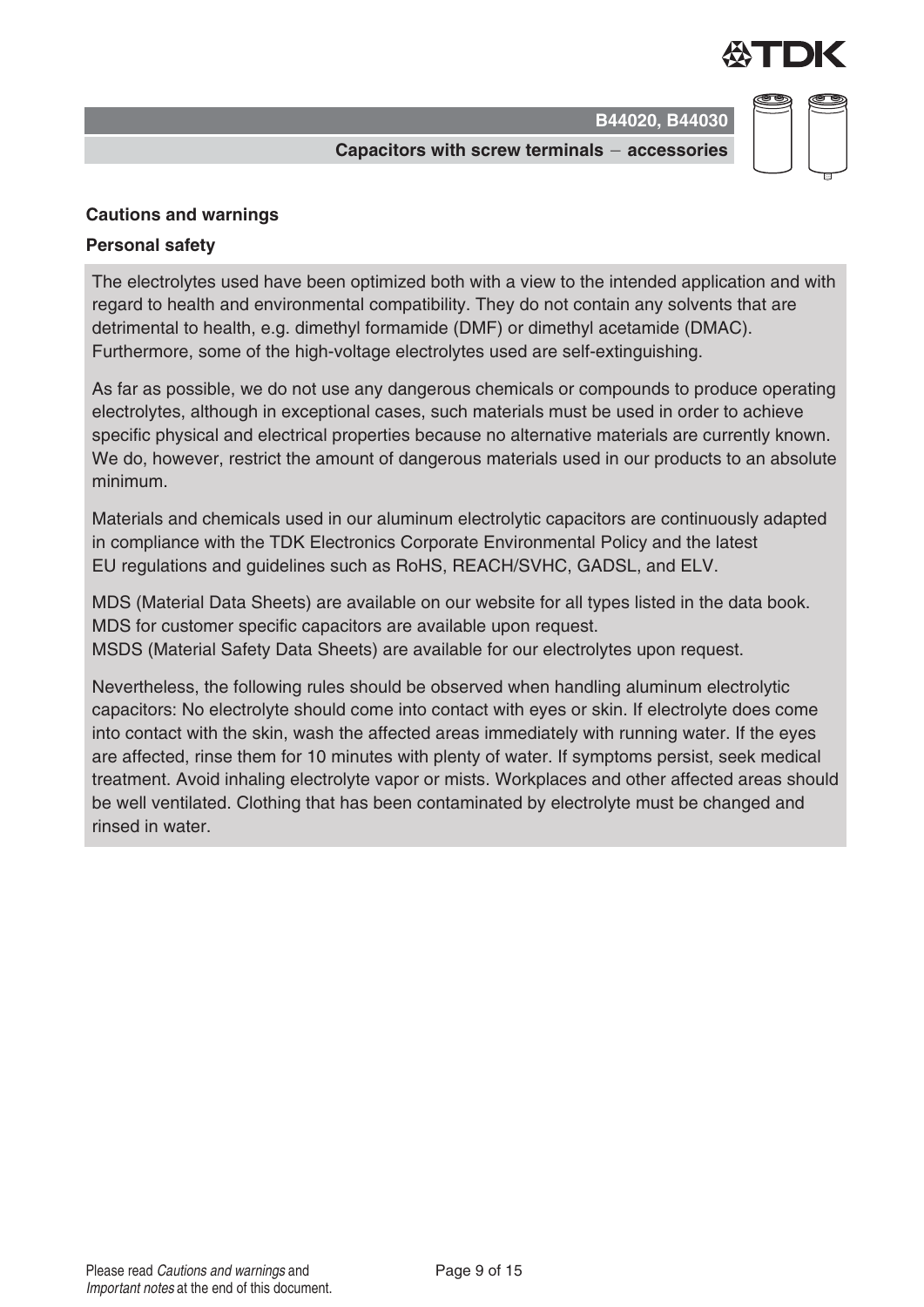



### **Product safety**

The table below summarizes the safety instructions that must be observed without fail. A detailed description can be found in the relevant sections of seperate file chapter "General technical information".

| <b>Topic</b>                                          | Safety information                                                                                                                                                                                                                                                                                                                                                                                                   | Reference<br>chapter "General<br>technical information"                |
|-------------------------------------------------------|----------------------------------------------------------------------------------------------------------------------------------------------------------------------------------------------------------------------------------------------------------------------------------------------------------------------------------------------------------------------------------------------------------------------|------------------------------------------------------------------------|
| Polarity                                              | Make sure that polar capacitors are connected<br>with the right polarity.                                                                                                                                                                                                                                                                                                                                            | 1<br>"Basic construction of<br>aluminum electrolytic<br>capacitors"    |
| Reverse voltage                                       | Voltages of opposite polarity should be prevented<br>by connecting a diode.                                                                                                                                                                                                                                                                                                                                          | 3.1.6<br>"Reverse voltage"                                             |
| Mounting<br>position of screw-<br>terminal capacitors | Screw terminal capacitors must not be mounted<br>with terminals facing down unless otherwise<br>specified.                                                                                                                                                                                                                                                                                                           | 11.1.<br>"Mounting positions of<br>capacitors with screw<br>terminals" |
| Robustness of<br>terminals                            | The following maximum tightening torques must<br>not be exceeded when connecting screw<br>terminals:<br>M5: 2.5 Nm<br>M6: 4.0 Nm                                                                                                                                                                                                                                                                                     | 11.3<br>"Mounting torques"                                             |
| Mounting of<br>single-ended<br>capacitors             | The internal structure of single-ended capacitors<br>might be damaged if excessive force is applied to<br>the lead wires.<br>Avoid any compressive, tensile or flexural stress.<br>Do not move the capacitor after soldering to PC<br>board.<br>Do not pick up the PC board by the soldered<br>capacitor.<br>Do not insert the capacitor on the PC board with a<br>hole space different to the lead space specified. | 11.4<br>"Mounting<br>considerations for<br>single-ended capacitors"    |
| Soldering                                             | Do not exceed the specified time or temperature<br>limits during soldering.                                                                                                                                                                                                                                                                                                                                          | 11.5<br>"Soldering"                                                    |
| Soldering,<br>cleaning agents                         | Do not allow halogenated hydrocarbons to come<br>into contact with aluminum electrolytic capacitors.                                                                                                                                                                                                                                                                                                                 | 11.6<br>"Cleaning agents"                                              |
| Upper category<br>temperature                         | Do not exceed the upper category temperature.                                                                                                                                                                                                                                                                                                                                                                        | 7.2<br>"Maximum permissible<br>operating temperature"                  |
| Passive<br>flammability                               | Avoid external energy, e.g. fire.                                                                                                                                                                                                                                                                                                                                                                                    | 8.1<br>"Passive flammability"                                          |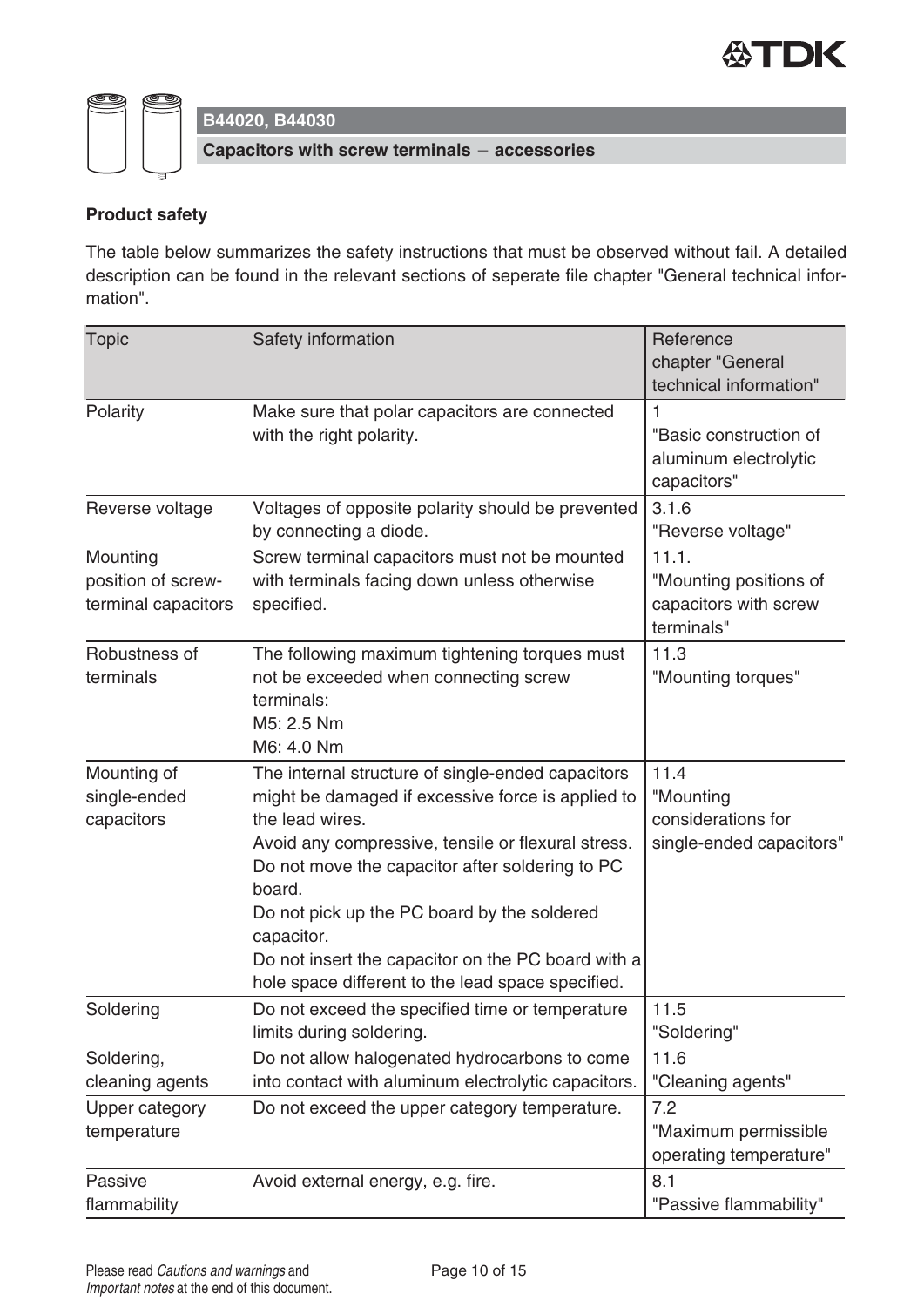



| <b>Topic</b>                                   | Safety information                                                                                                                                                                                                                                          | Reference<br>chapter "General<br>technical information"   |
|------------------------------------------------|-------------------------------------------------------------------------------------------------------------------------------------------------------------------------------------------------------------------------------------------------------------|-----------------------------------------------------------|
| Active<br>flammability                         | Avoid overload of the capacitors.                                                                                                                                                                                                                           | 8.2<br>"Active flammability"                              |
| Maintenance                                    | Make periodic inspections of the capacitors.<br>Before the inspection, make sure that the power<br>supply is turned off and carefully discharge the<br>capacitors.<br>Do not apply excessive mechanical stress to the<br>capacitor terminals when mounting. | 10<br>"Maintenance"                                       |
| Storage                                        | Do not store capacitors at high temperatures or<br>high humidity. Capacitors should be stored at<br>+5 to +35 °C and a relative humidity of $\leq$ 75%.                                                                                                     | 7.3<br>"Shelf life and storage<br>conditions"             |
|                                                |                                                                                                                                                                                                                                                             | Reference<br>chapter "Capacitors with<br>screw terminals" |
| Breakdown strength<br>of insulating<br>sleeves | Do not damage the insulating sleeve, especially<br>when ring clips are used for mounting.                                                                                                                                                                   | "Screw terminals $-$<br>accessories"                      |

#### **Display of ordering codes for TDK Electronics products**

The ordering code for one and the same product can be represented differently in data sheets, data books, other publications, on the company website, or in order-related documents such as shipping notes, order confirmations and product labels. The varying representations of the ordering codes are due to different processes employed and do not affect the specifications of the respective products.

Detailed information can be found on the Internet under

www.tdk-electronics.tdk.com/orderingcodes.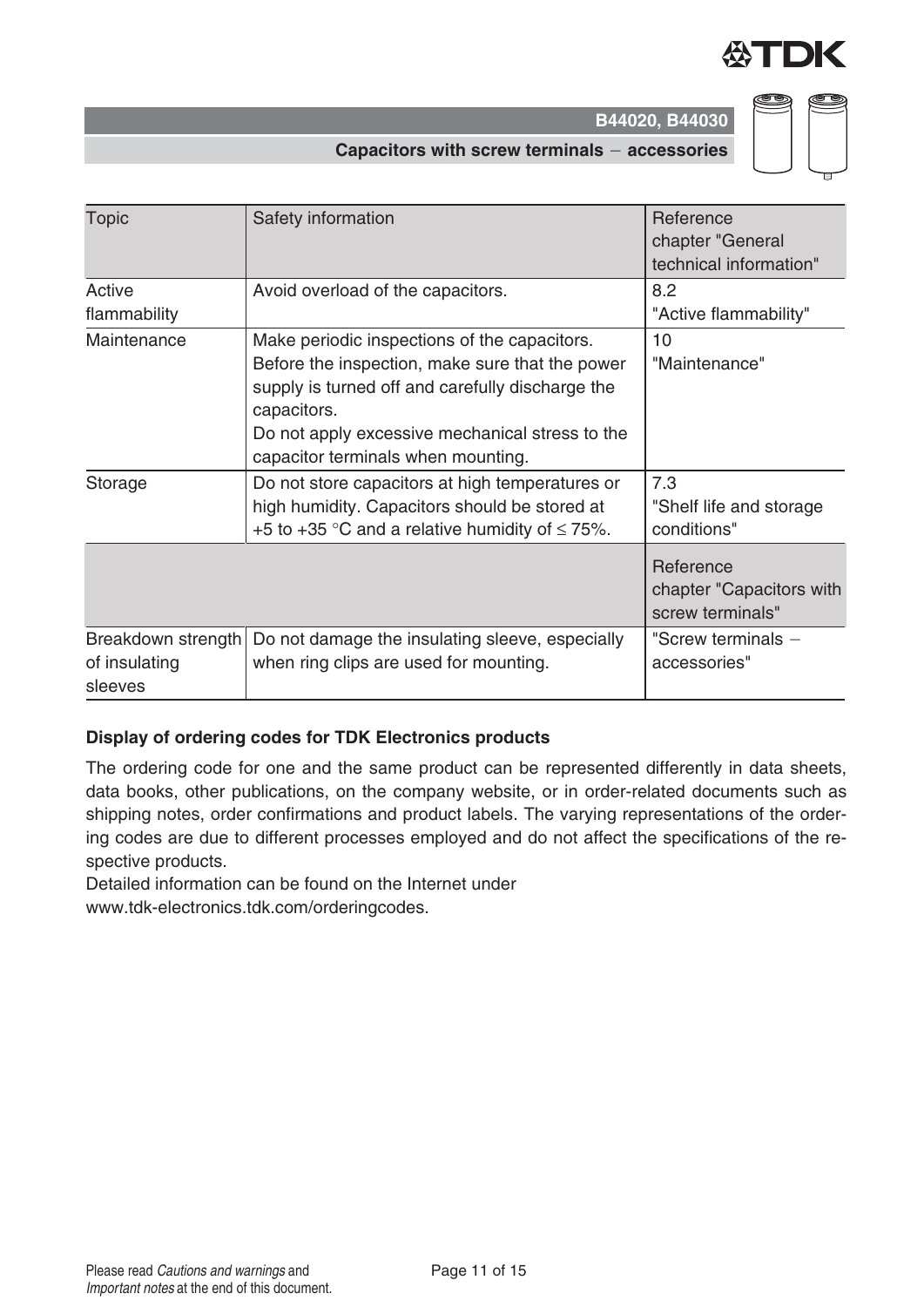



**Capacitors with screw terminals accessories**

### **Symbols and terms**

| Symbol                       | English                                                      | German                                                       |
|------------------------------|--------------------------------------------------------------|--------------------------------------------------------------|
| $\mathsf C$                  | Capacitance                                                  | Kapazität                                                    |
| $C_R$                        | Rated capacitance                                            | Nennkapazität                                                |
| $C_{\rm S}$                  | Series capacitance                                           | Serienkapazität                                              |
| $C_{S,T}$                    | Series capacitance at temperature T                          | Serienkapazität bei Temperatur T                             |
| $C_{\text{f}}$               | Capacitance at frequency f                                   | Kapazität bei Frequenz f                                     |
| d                            | Case diameter, nominal dimension                             | Gehäusedurchmesser, Nennmaß                                  |
| $\mathsf{d}_{\mathsf{max}}$  | Maximum case diameter                                        | Maximaler Gehäusedurchmesser                                 |
| <b>ESL</b>                   | Self-inductance                                              | Eigeninduktivität                                            |
| <b>ESR</b>                   | Equivalent series resistance                                 | Ersatzserienwiderstand                                       |
| $ESR_t$                      | Equivalent series resistance at<br>frequency f               | Ersatzserienwiderstand bei Frequenz f                        |
| ESR <sub>T</sub>             | Equivalent series resistance at<br>temperature T             | Ersatzserienwiderstand bei Temperatur T                      |
| f                            | Frequency                                                    | Frequenz                                                     |
|                              | Current                                                      | <b>Strom</b>                                                 |
| $I_{AC}$                     | Alternating current (ripple current)                         | Wechselstrom                                                 |
| $I_{AC,RMS}$                 | Root-mean-square value of alternating<br>current             | Wechselstrom, Effektivwert                                   |
| $I_{AC,f}$                   | Ripple current at frequency f                                | Wechselstrom bei Frequenz f                                  |
| $I_{AC,max}$                 | Maximum permissible ripple current                           | Maximal zulässiger Wechselstrom                              |
| $I_{AC, R}$                  | Rated ripple current                                         | Nennwechselstrom                                             |
| $I_{\text{leak}}$            | Leakage current                                              | Reststrom                                                    |
| I <sub>leak,op</sub>         | Operating leakage current                                    | Betriebsreststrom                                            |
|                              | Case length, nominal dimension                               | Gehäuselänge, Nennmaß                                        |
| $I_{\text{max}}$             | Maximum case length (without<br>terminals and mounting stud) | Maximale Gehäuselänge (ohne Anschlüsse<br>und Gewindebolzen) |
| R                            | Resistance                                                   | Widerstand                                                   |
| $\mathsf{R}_{\mathsf{ins}}$  | Insulation resistance                                        | Isolationswiderstand                                         |
| $\mathsf{R}_{\mathsf{symm}}$ | <b>Balancing resistance</b>                                  | Symmetrierwiderstand                                         |
| Т                            | Temperature                                                  | Temperatur                                                   |
| $\Delta T$                   | Temperature difference                                       | Temperaturdifferenz                                          |
| $T_A$                        | Ambient temperature                                          | Umgebungstemperatur                                          |
| $T_c$                        | Case temperature                                             | Gehäusetemperatur                                            |
| $T_B$                        | Capacitor base temperature                                   | Temperatur des Gehäusebodens                                 |
| t                            | Time                                                         | Zeit                                                         |
| $\Delta t$                   | Period                                                       | Zeitraum                                                     |
| $t_{b}$                      | Service life (operating hours)                               | Brauchbarkeitsdauer (Betriebszeit)                           |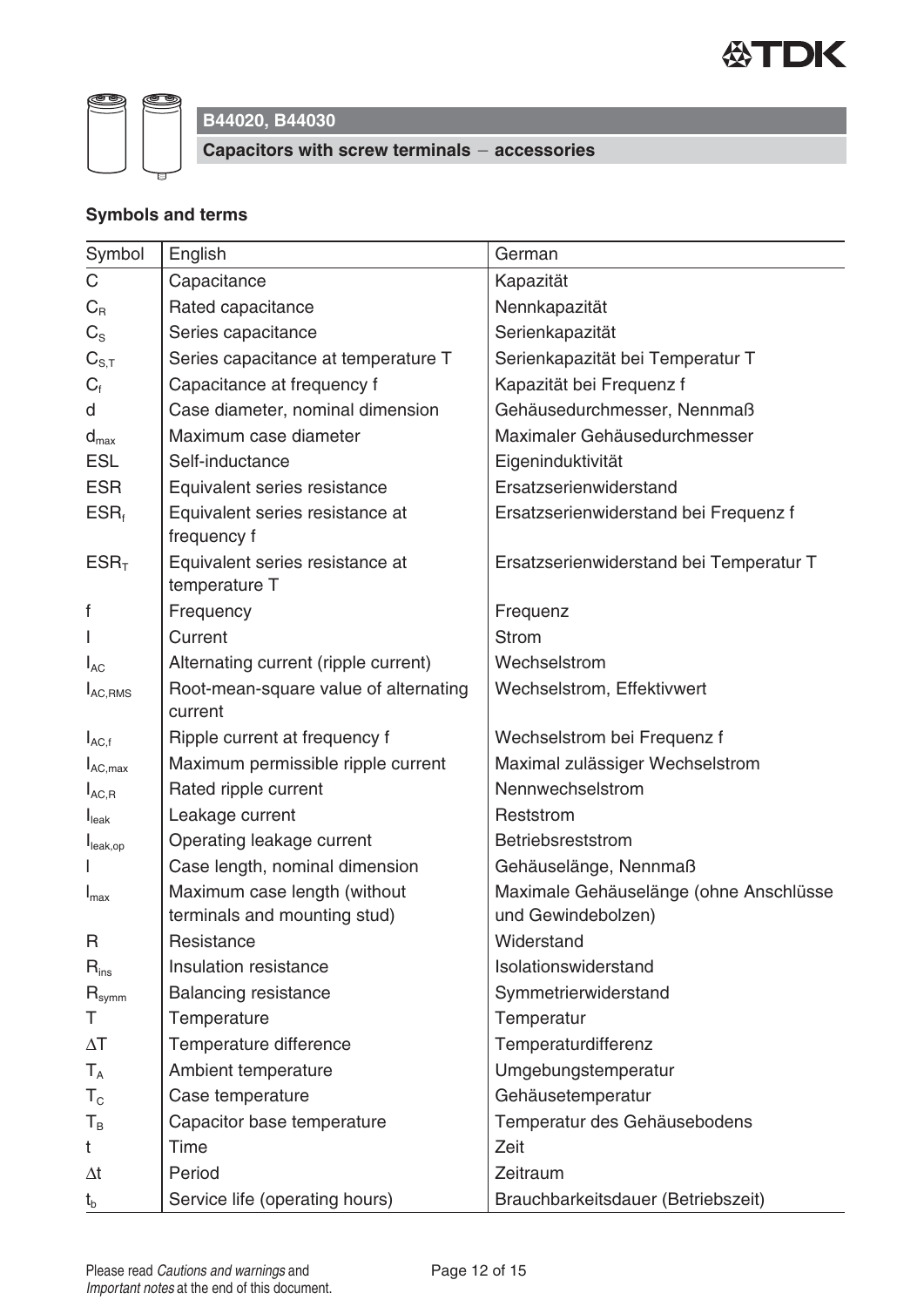

(CD)

œ,

**B44020, B44030**

**Capacitors with screw terminals accessories**

| Symbol          | English                                 | German                               |
|-----------------|-----------------------------------------|--------------------------------------|
| $\vee$          | Voltage                                 | Spannung                             |
| $V_F$           | Forming voltage                         | Formierspannung                      |
| $V_{op}$        | Operating voltage                       | Betriebsspannung                     |
| $V_{R}$         | Rated voltage, DC voltage               | Nennspannung, Gleichspannung         |
| $V_{\rm S}$     | Surge voltage                           | Spitzenspannung                      |
| $X_{C}$         | Capacitive reactance                    | Kapazitiver Blindwiderstand          |
| $X_{L}$         | Inductive reactance                     | Induktiver Blindwiderstand           |
| Z               | Impedance                               | Scheinwiderstand                     |
| $Z_T$           | Impedance at temperature T              | Scheinwiderstand bei Temperatur T    |
| tan $\delta$    | Dissipation factor                      | Verlustfaktor                        |
| $\lambda$       | Failure rate                            | Ausfallrate                          |
| $\varepsilon_0$ | Absolute permittivity                   | Elektrische Feldkonstante            |
| $\epsilon_{r}$  | Relative permittivity                   | Dielektrizitätszahl                  |
| $\omega$        | Angular velocity; $2 \cdot \pi \cdot f$ | Kreisfrequenz; $2 \cdot \pi \cdot f$ |

#### **Note**

All dimensions are given in mm.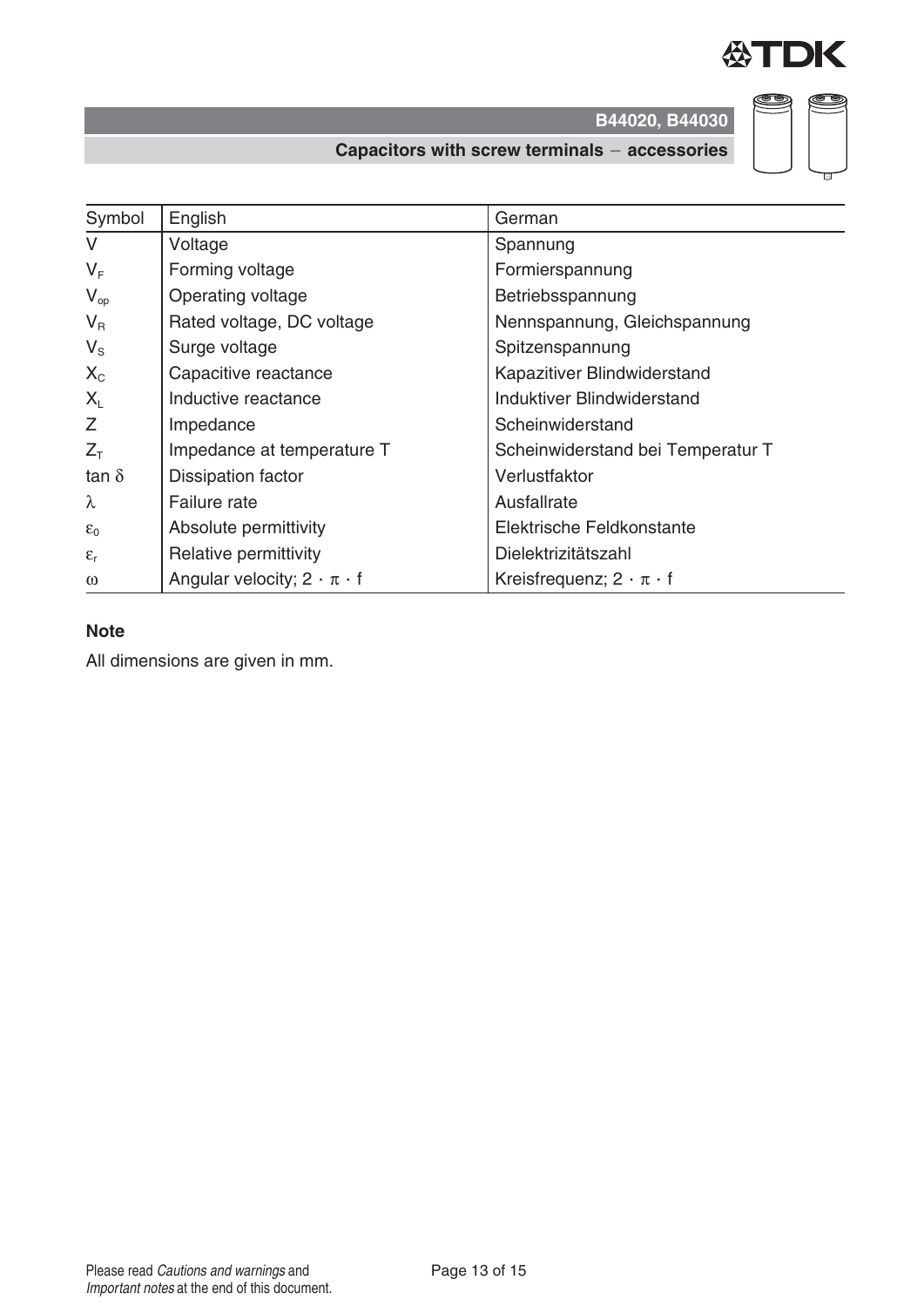

The following applies to all products named in this publication:

- 1. Some parts of this publication contain **statements about the suitability of our products for certain areas of application**. These statements are based on our knowledge of typical requirements that are often placed on our products in the areas of application concerned. We nevertheless expressly point out **that such statements cannot be regarded as binding statements about the suitability of our products for a particular customer application**. As a rule, we are either unfamiliar with individual customer applications or less familiar with them than the customers themselves. For these reasons, it is always ultimately incumbent on the customer to check and decide whether a product with the properties described in the product specification is suitable for use in a particular customer application.
- 2. We also point out that **in individual cases, a malfunction of electronic components or failure before the end of their usual service life cannot be completely ruled out in the current state of the art, even if they are operated as specified**. In customer applications requiring a very high level of operational safety and especially in customer applications in which the malfunction or failure of an electronic component could endanger human life or health (e.g. in accident prevention or lifesaving systems), it must therefore be ensured by means of suitable design of the customer application or other action taken by the customer (e.g. installation of protective circuitry or redundancy) that no injury or damage is sustained by third parties in the event of malfunction or failure of an electronic component.
- 3. **The warnings, cautions and product-specific notes must be observed.**
- 4. In order to satisfy certain technical requirements, **some of the products described in this publication may contain substances subject to restrictions in certain jurisdictions (e.g. because they are classed as hazardous)**. Useful information on this will be found in our Material Data Sheets on the Internet (www.tdk-electronics.tdk.com/material). Should you have any more detailed questions, please contact our sales offices.
- 5. We constantly strive to improve our products. Consequently, **the products described in this publication may change from time to time**. The same is true of the corresponding product specifications. Please check therefore to what extent product descriptions and specifications contained in this publication are still applicable before or when you place an order. We also **reserve the right to discontinue production and delivery of products**. Consequently, we cannot guarantee that all products named in this publication will always be available. The aforementioned does not apply in the case of individual agreements deviating from the foregoing for customer-specific products.
- 6. Unless otherwise agreed in individual contracts, **all orders are subject to our General Terms and Conditions of Supply**.